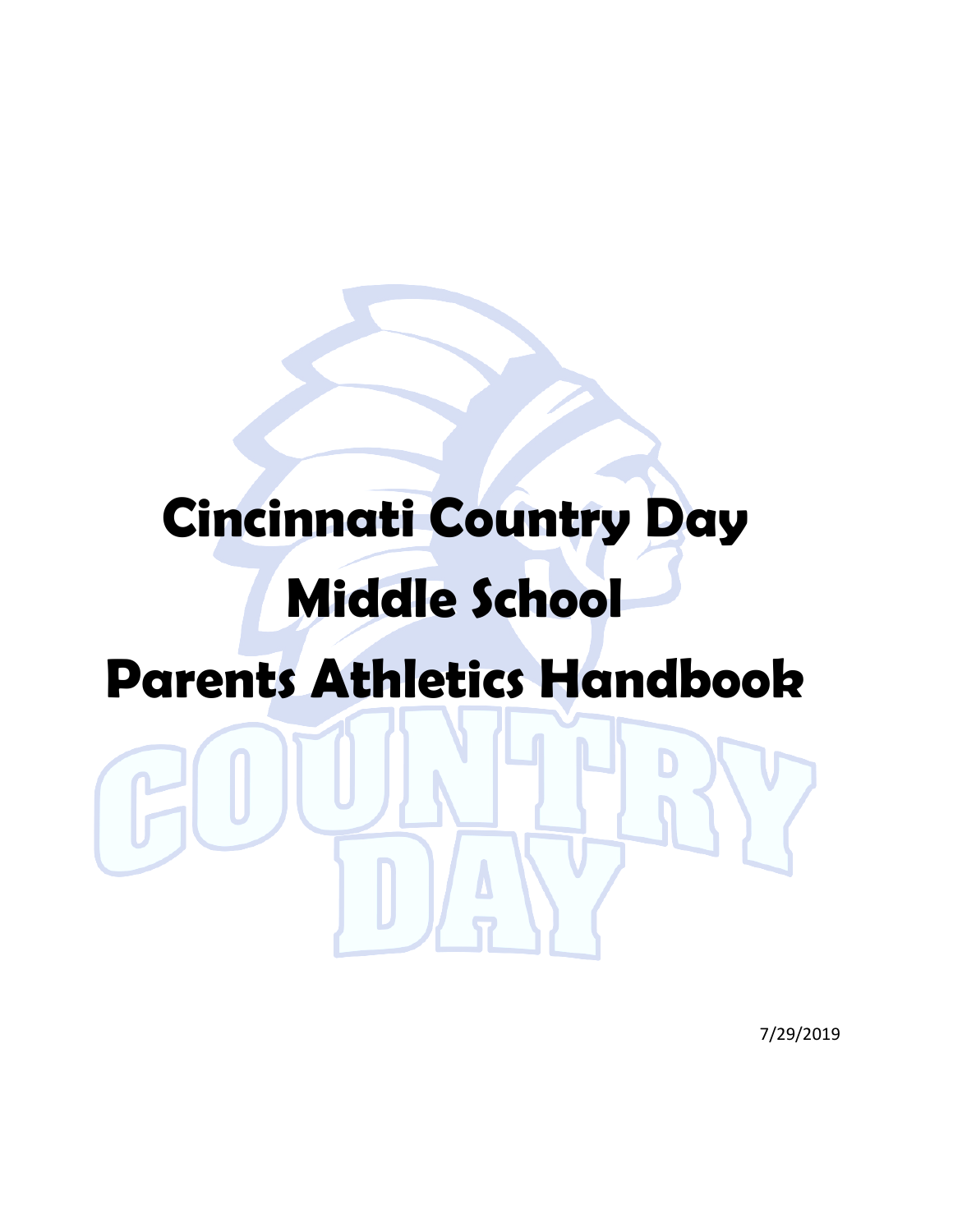## **Table of Contents:**

| Team Uniforms: 4                                                                                                                                                                                                               |  |
|--------------------------------------------------------------------------------------------------------------------------------------------------------------------------------------------------------------------------------|--|
|                                                                                                                                                                                                                                |  |
|                                                                                                                                                                                                                                |  |
| Snack and Drinks: New York 1988, 1999, 1999, 1999, 1999, 1999, 1999, 1999, 1999, 1999, 1999, 1999, 1999, 1999, 1999, 1999, 1999, 1999, 1999, 1999, 1999, 1999, 1999, 1999, 1999, 1999, 1999, 1999, 1999, 1999, 1999, 1999, 199 |  |
| Snack Guideline Suggestions: <b>Manual Accord Snack Guideline Suggestions:</b> 5                                                                                                                                               |  |
|                                                                                                                                                                                                                                |  |
| Injuries/Accidents: 5                                                                                                                                                                                                          |  |
| Athletic Communication Expectations: Maria Maria Maria Strategy of Tanah Strategy of Tanah Strategy of Tanah S                                                                                                                 |  |
|                                                                                                                                                                                                                                |  |
|                                                                                                                                                                                                                                |  |
| Team Schedules, Game/Match Locations, and Schedule Changes:  6                                                                                                                                                                 |  |
|                                                                                                                                                                                                                                |  |
|                                                                                                                                                                                                                                |  |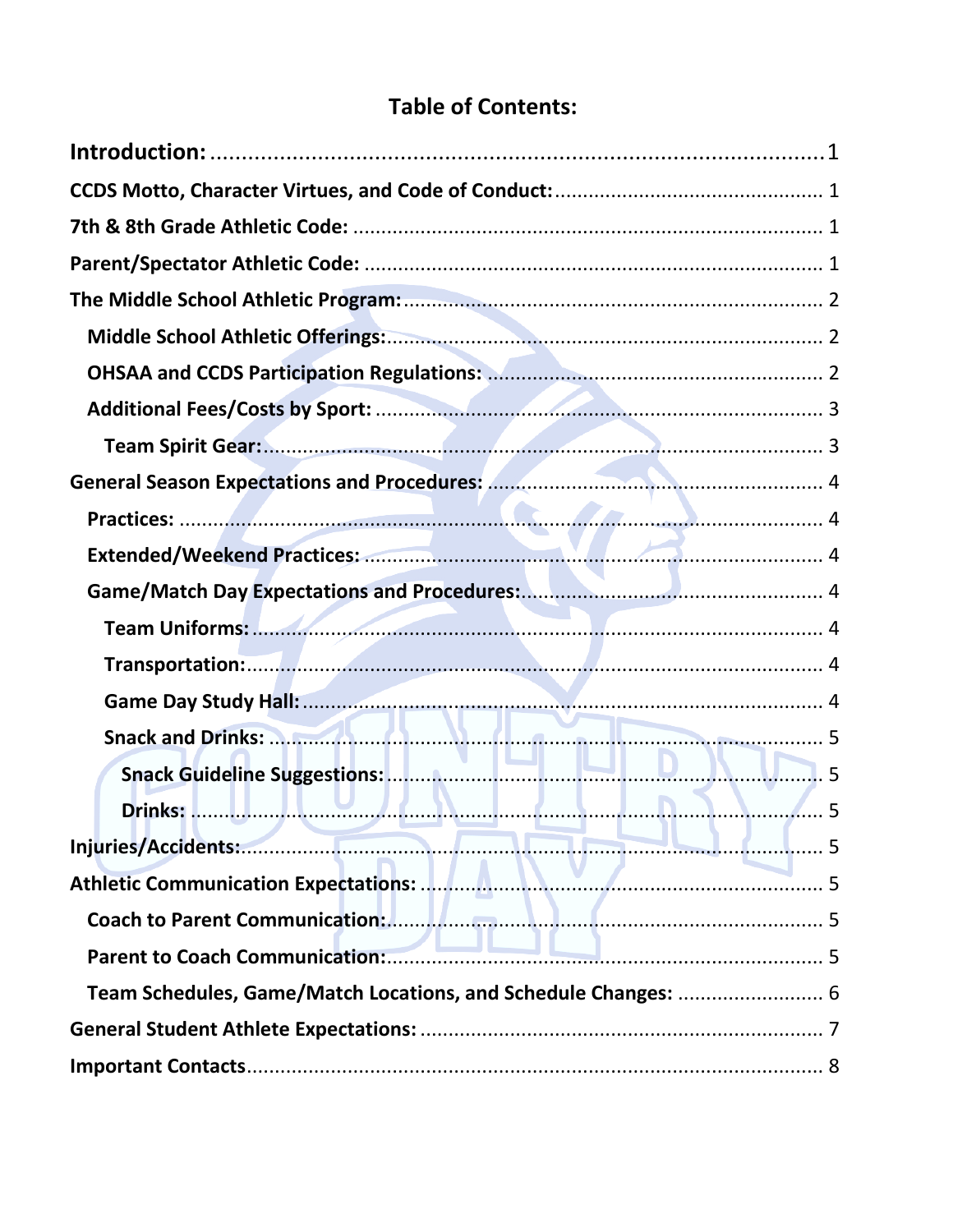#### <span id="page-2-0"></span>Introduction:

The CCDS Middle School Parents Athletic Handbook is a reference guide of the policies and philosophies that guide the CCDS Middle School athletic program.

Sound reasoning, good judgement, and adherence to the CCDS Code of Conduct and the  $7<sup>th</sup>$  and  $8<sup>th</sup>$ grade Athletic Code will be the standard for situations outside the rules and expectations outlined in this handbook.

## <span id="page-2-1"></span>CCDS Motto, Character Virtues, and Code of Conduct:

#### **Virtue in Action**

#### **Respect, Responsibility, Compassion, Courage, Integrity**

As a member of the Cincinnati Country Day Community, I will

- Respect the dignity of each individual
- Treat others with kindness
- Be honest
- Share with those in need
- Encourage intellectual curiosity
- Care for the environment and property
- Have the courage to do the right thing

#### <span id="page-2-2"></span>7th & 8th Grade Athletic Code:

Sports are an integral part of the Country Day educational experience, and CCDS studentathletes are expected to honor the school's code of conduct and embrace its character virtues by exhibiting sportsmanlike behavior both on and off the playing field.

Players should show respect for their, opponents, game officials, and spectators and always conduct themselves in a manner that reflects positively on CCDS, their teammates, and coaches.

#### <span id="page-2-3"></span>Parent/Spectator Athletic Code:

Parents and spectators are expected to abide by the standards of good sportsmanship, the same standards that CCDS holds its student-athletes to. Parents must serve as positive role models through behavior that demonstrates courtesy, respect, and support for all players, coaches, game officials, and spectators.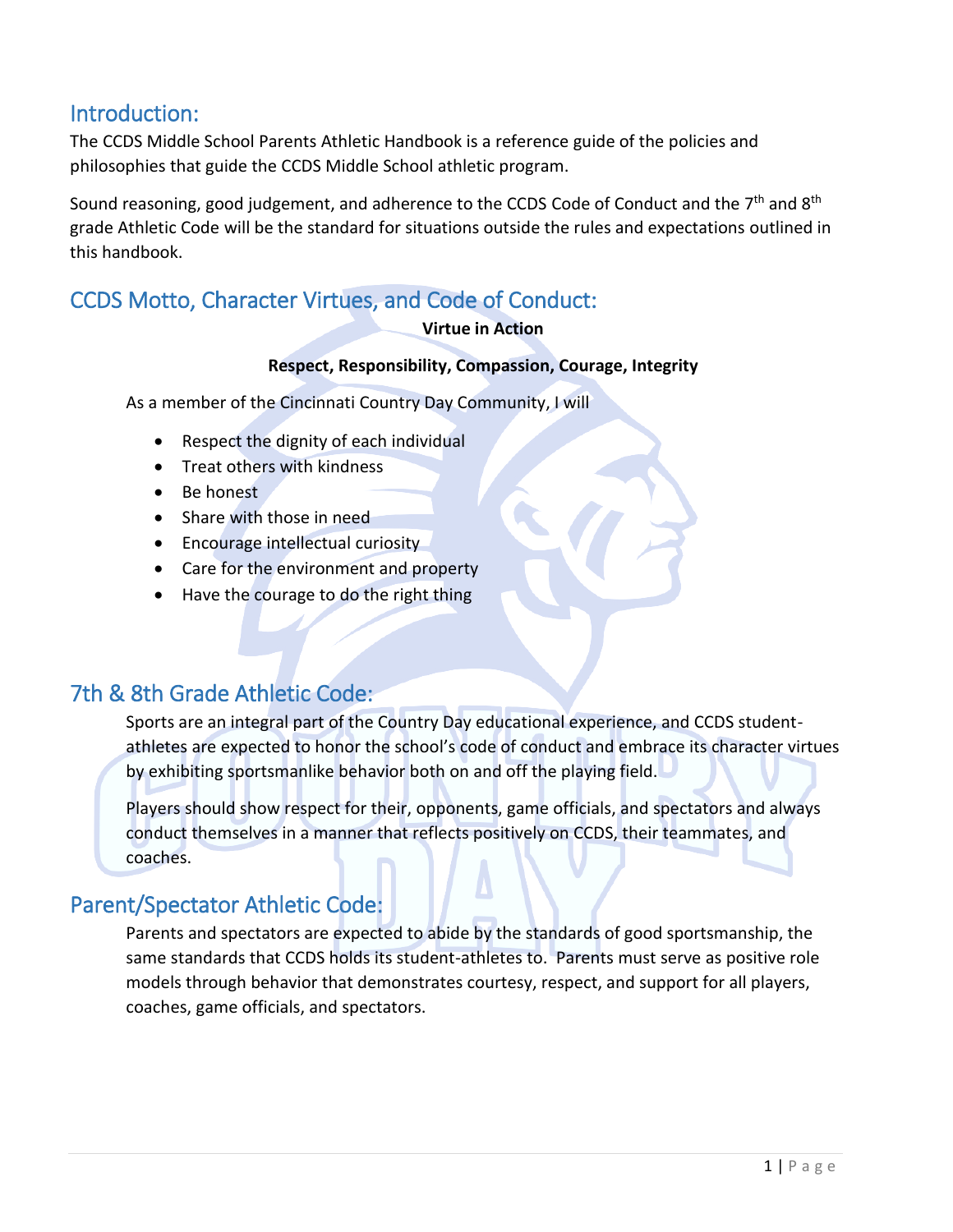### <span id="page-3-0"></span>The Middle School Athletic Program:

In  $7<sup>th</sup>$  and  $8<sup>th</sup>$  grades, the physical education requirement is met through participation in team sports. The expectations of participation, attendance, preparation, and effort are equivalent to any academic class. Students are asked to make a commitment to one sport each season. 8<sup>th</sup> graders who participate in an athletic activity outside of CCDS can choose a study hall in either the winter or spring season by submitting an athletic study hall form and obtaining approval of the athletic department. The program's emphasis is on participation. All team members are given the opportunity to participate in athletic contests.

| <b>Boys</b>            | <b>Girls</b>           |
|------------------------|------------------------|
| <b>Fall Choices:</b>   |                        |
| Soccer                 | Soccer                 |
| Football               | Volleyball             |
| Golf                   | Golf                   |
| <b>Cross Country</b>   | <b>Cross Country</b>   |
|                        | Tennis                 |
|                        |                        |
| <b>Winter Choices:</b> |                        |
| Swimming               | Swimming               |
| Basketball             | <b>Basketball</b>      |
| Wrestling              | Gymnastics             |
| F.A.S.T.               | <b>F.A.S.T.</b>        |
|                        | Wrestling              |
|                        |                        |
| <b>Spring Choices:</b> |                        |
| Baseball               | Softball               |
| Lacrosse               | Lacrosse               |
| <b>Track and Field</b> | <b>Track and Field</b> |
| <b>Tennis</b>          |                        |
|                        |                        |

#### <span id="page-3-1"></span>Middle School Athletic Offerings:

#### <span id="page-3-2"></span>OHSAA and CCDS Participation Regulations:

All athletes must have an OHSAA sanctioned physical on file before they can participate in any organized athletic activity. All athletes must have the OHSAA "Concussion Information Sheet" filled out and on file with school administration. These forms must be filed in the Magnus system.

Student athletes cannot participate in a contest with non-school team of the same sport during the school team's sport season. Students competing on non-school team for same sport during the season may participate in school practices, but not compete in games.

In order for a student to participate in an after school match or game (weekends not included), they must be in attendance at school on game/match day. Excused absences for part of the day such as doctor and dentist appointments, do not affect attendance. Students tardy to school, other than for an excused appointment, must arrive to CCDS by 10 a.m. to participate in a game/match on the same day.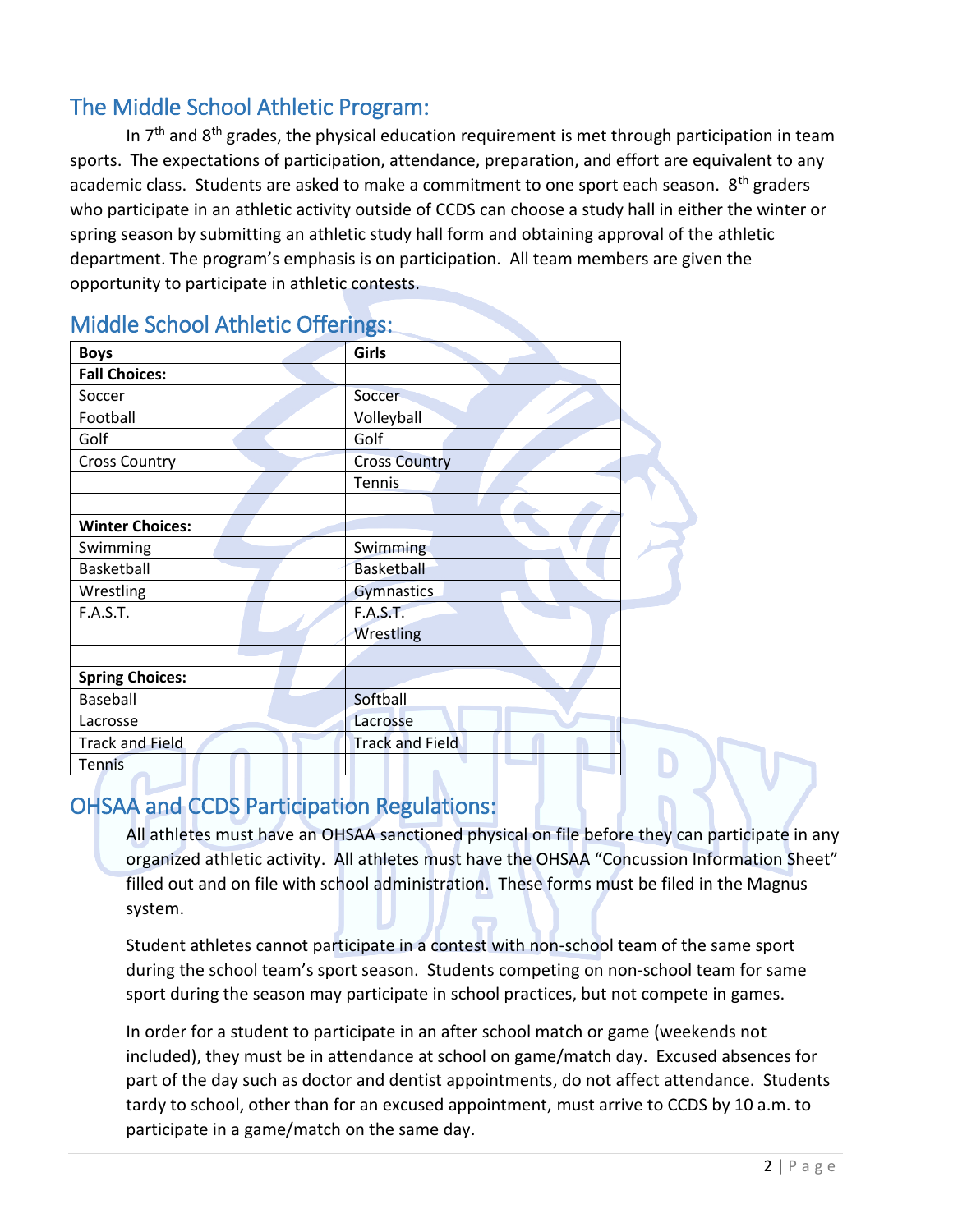## <span id="page-4-0"></span>Additional Fees/Costs by Sport:

Players are provided with team equipment for practices and games, but some sports may require equipment that individual families will need to purchase. Also some items will be provided by athletic department and charged to student's school accounts. Below is a list of charges for possible equipment needs. List is based on past sport requirements prices and list may change: (All athletes need a water bottle)

|                                                   | <b>Family Provided</b>                         | <b>Charged to School Account</b>  |
|---------------------------------------------------|------------------------------------------------|-----------------------------------|
| <b>Soccer</b>                                     | Soccer cleats (Recommended)                    | Team Socks \$20 (one pair blue    |
|                                                   | Shin Guards - NOSCAE Approved (Required)       | and one pair of white)            |
| <b>Football</b>                                   | <b>Football Cleats (Recommended)</b>           | Football padded girdle - \$25     |
| Golf                                              | Set of clubs, golf balls, golf tees (Required) | Hat - \$20 (optional)             |
|                                                   | Golf glove(s) (Recommended)                    |                                   |
| <b>Cross Country</b>                              | <b>Running Shoes (Recommended)</b>             |                                   |
| <b>Tennis</b>                                     | <b>Tennis Racquet (Required)</b>               |                                   |
| Volleyball                                        | Kneepads (Recommended)                         |                                   |
| <b>Basketball</b>                                 | <b>Basketball Shoes (Recommended)</b>          |                                   |
| <b>Wrestling</b>                                  | Mouth Guard (Recommended)                      |                                   |
| Swimming                                          | <b>Practice Swim Suit (Required)</b>           | Competition Swim Suit (\$50-\$75) |
|                                                   | Practice Swim Cap (Recommended)                | Swim Cap (First Cap Free \$5 for  |
|                                                   |                                                | additional Caps)                  |
| <b>Gymnastics</b>                                 |                                                | Competition Leotard (\$25)        |
| <b>Softball</b>                                   | <b>Fielding Glove (required)</b>               | Visor/Hat \$20 (optional)         |
|                                                   | Softball Bat (Optional)                        |                                   |
|                                                   | <b>Batting Gloves (Optional)</b>               |                                   |
|                                                   | <b>Batting Helmet (Optional)</b>               |                                   |
|                                                   | Softball Cleats (Recommended)                  |                                   |
| <b>Baseball</b>                                   | <b>Fielding Glove (Required)</b>               | Hat \$20 (optional)               |
|                                                   | <b>Baseball Bat (Optional)</b>                 |                                   |
|                                                   | <b>Batting Gloves (Optional)</b>               |                                   |
|                                                   | <b>Batting Helmet (Optional)</b>               |                                   |
|                                                   | <b>Softball Cleats (Recommended)</b>           |                                   |
| Lacrosse Stick (Required)<br><b>Boys Lacrosse</b> |                                                |                                   |
| Lacrosse Helmet and Pads (Required)               |                                                |                                   |
| <b>Girls Lacrosse</b>                             | Lacrosse Stick (Required)                      |                                   |
|                                                   | Lacrosse Eye Guards (Required)                 |                                   |
|                                                   | <b>Mouth Guards (Required)</b>                 |                                   |
| <b>Track and Field</b>                            | Track Cleats or Running shoes (Recommended)    |                                   |

<span id="page-4-1"></span>Team Spirit Gear:Teams may choose to purchase spirit wear. Purchase of spirit wear is optional. Cost of spirit wear varies and should not exceed \$25. A team representative(s) will meet with MS AD to discuss possible team spirit wear for approval before ordering. All spirit wear must use approved country day logos. Athletes/coaches are responsible for obtaining their parents' approval prior to purchasing spirit wear.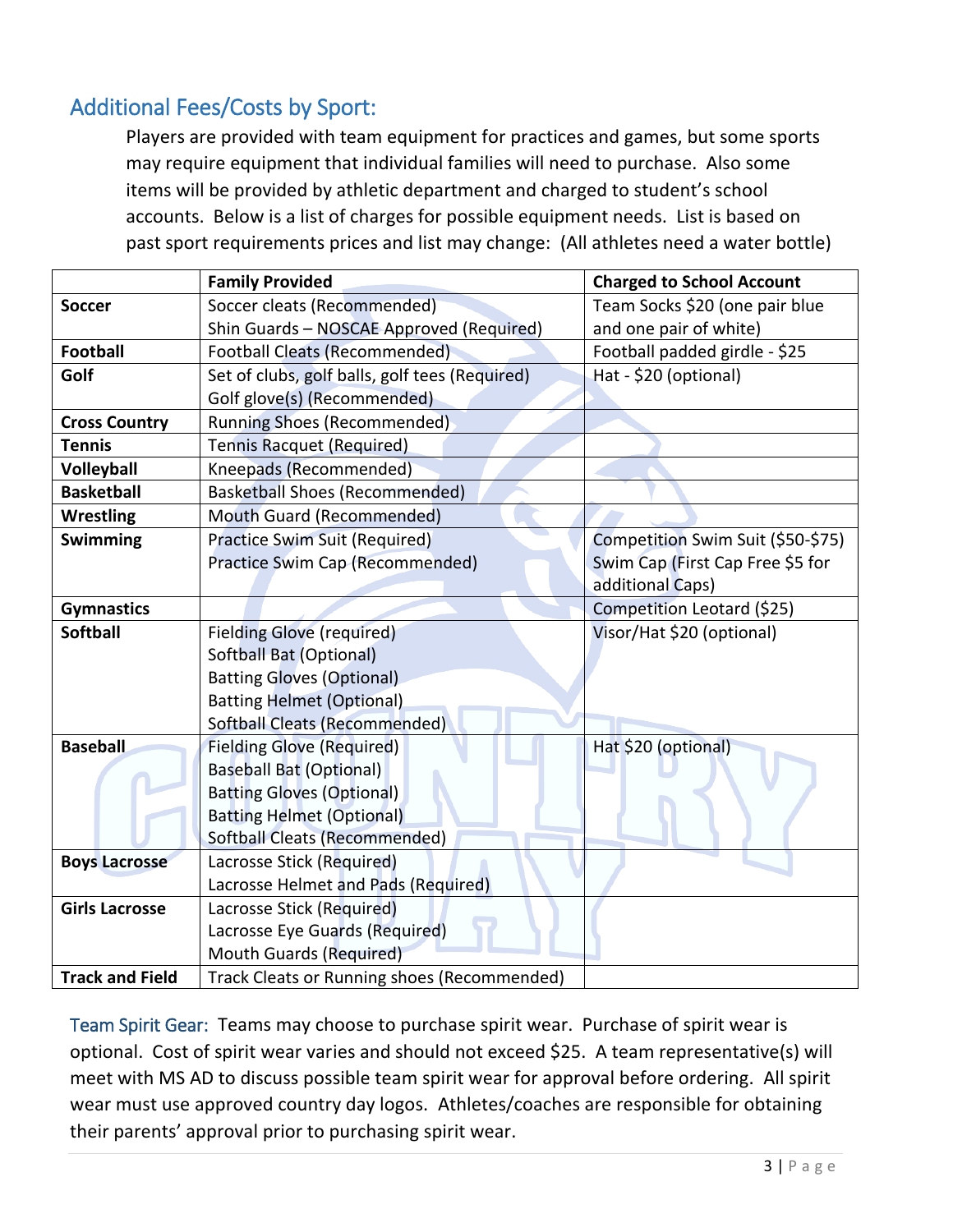#### <span id="page-5-1"></span><span id="page-5-0"></span>General Season Expectations and Procedures:

Practices:Students-athletes are expected to participate in all practices unless there is a written excuse for illness or injury from an outside medical professional or the athlete has been excused by CCDS nurse or athletic trainer.

<span id="page-5-2"></span>Extended/Weekend Practices:Extended practice until 4 pm and weekend practices may be used as an option to enhance the limited practice time during school hours. Extended/Weekend practices must be posted in Team Snap and communicated to players/parents. Since extended/weekend practices are optional, players will not be penalized for missing practices, but if their performance level decreases compared to rest of team than it can affect overall playing time.

<span id="page-5-3"></span>Game/Match Day Expectations and Procedures:The CCDS athletic program is participatory based program. Student-athletes are expected to participate in all practices but may choose to not attend athletic competitions. All student-athletes should be offered the opportunity to participate in an athletic competition during the season if interested. Coaches need to encourage and excite student-athletes about participating in athletic competitions because of the learning benefits. Any student athlete who is attending a competition as an athlete should be allowed to participate in the competition.

<span id="page-5-4"></span>Team Uniforms:Coaches will distribute uniforms at the beginning of the season Student-athletes are responsible care of uniform throughout the season and turning them in to their coach at the end of the season. Any damaged or lost uniforms will be charged to students account.

<span id="page-5-5"></span>Transportation:Teams will be transported to competitions or team activities on bus or in a CCDS suburban. Transportation back to CCDS will be provided after competitions or team activities. Athletes are not allowed to leave a team competition or activity with a non-parent or guardian without prior written consent from parent or guardian to ride with a specific family home after the competition or event. For some competitions on weekends transportation may not be provided if coach finds them unnecessary and easier for players to meet at event site.

<span id="page-5-6"></span>Game Day Study Hall: On a game day, students participating in a competition will have a study hall during athletic practice time. Study hall rooms will be arranged by coaches and/or MS AD. A coach will be supervising study hall at all times. Length of study hall will depend on travel and start time of day's game/match.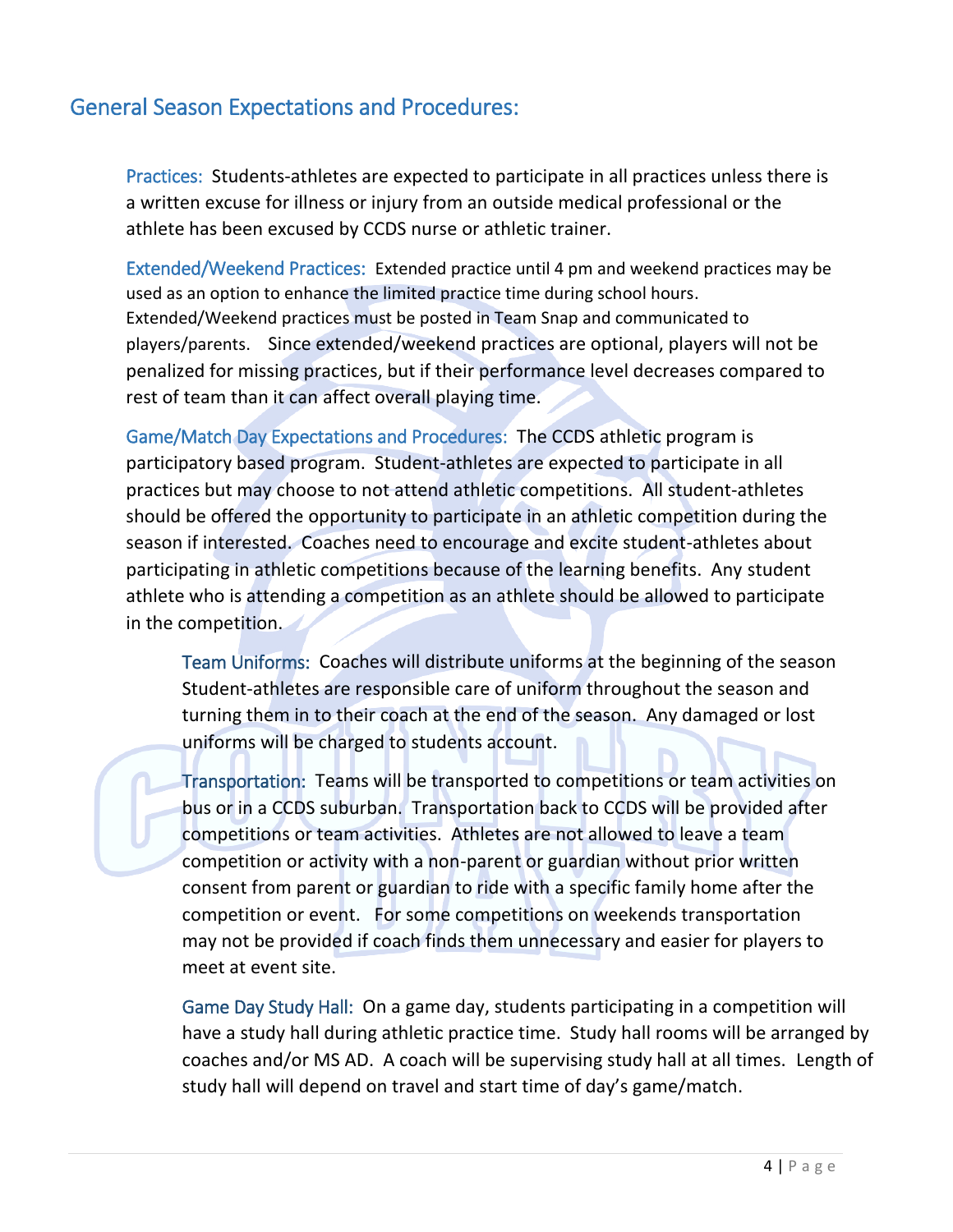<span id="page-6-1"></span><span id="page-6-0"></span>Snack and Drinks:Each student-athlete is responsible for bringing their own snack and drink on game days. **All snacks must be nut-free.** Packages should be clearly labeled with player name. Refrigeration for snacks is available in the glass door cooler in dining terrace.

*Snack Guideline Suggestions:* Snacks should not be high in sugar content or oils/fats (so please refrain from sending in candy, fruit roll ups, potato chips, pizza, etc.) The less processed the better. Recommended snacks are bagels, fresh fruit, lean cold cut sandwiches, pretzels, fruit bars, muffins, granola bars, fig newtons, cheese, rice cakes, and others. Remember the goal of the pre-game snack is to give players a boost of protein and carbohydrates without a lot of sugar and oils/fats that may cause stomach discomfort.

*Drinks:*Water or flavored water is best for pregame drinks. Sports drink tend to be high in sugar and are better for drinking during or after competition for recovery. **No energy boosting drinks allowed.**

<span id="page-6-3"></span><span id="page-6-2"></span>Injuries/Accidents:Each team is provided with a med kit and Emergency Medical Release forms for all student-athletes at the beginning of season. Injuries occurring at practices or competitions should be reported to school nurse and/or athletic trainer for treatment and evaluation. Minor injuries can be evaluated by coach, but the school nurse and/or athletic trainer will be informed of any injuries past minor scrapes and bumps. Any impacts involving an athlete's head need to be evaluated following concussion protocol and should also be evaluated by school nurse and/or athletic trainer. Athletes determined unable to play due to injury should not be allowed to return to play until cleared by medical professional.

## <span id="page-6-5"></span><span id="page-6-4"></span>Athletic Communication Expectations:

Coach to Parent Communication:Coaches are expected to regularly communicate with athletes and their parents throughout the season using Team Snap. MS AD will provide coaches with a parent email list, based on school database, prior to first practice. Once rosters are finalized MS AD will load all players and families into rosters for teams in Team Snap. A preseason welcome message in Team Snap with expectations and goals along with weekly messages with instructions for the next week of competitions and line-ups (for sports in which they change) are expected from coaches.

When necessary, coaches also may contact individual parents by phone or email to discuss any information specifically related to an individual athlete such as injuries or discipline

<span id="page-6-6"></span>Parent to Coach Communication: Parent are asked to communicate to coaches any schedule conflicts well in advance of competitions, any concerns related directly to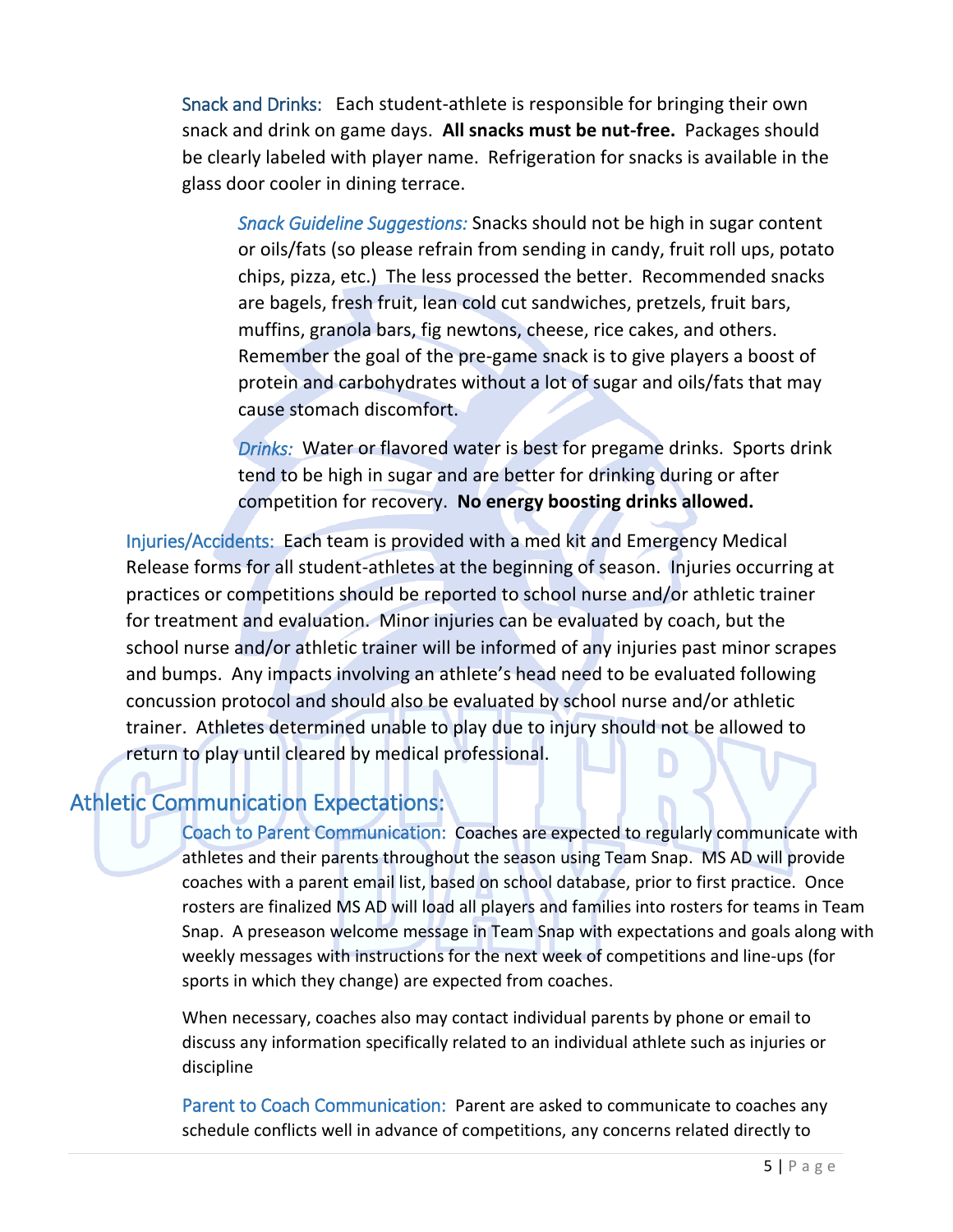their child, and concerns that involve their child's well-being. It is not appropriate for coaches and parents to discuss anyone else on the team except, unless parent is only informing coach of a situation/incident directly related to well-being of their own child. Any conversations can be handled through email, phone calls, or appointments set-up with a coach, but it is not appropriate to approach a coach before or after a contest or practice since these can be emotional times for all involved and rarely productive.

If a meeting/discussion with a coach is not satisfactory then the parent should contact Middle School AD, Brady Brandt, to discuss concerns. If meeting/discussion with Middle School AD is not satisfactory than parent should contact middle school head, Theresa Hirschauer.

#### <span id="page-7-0"></span>Team Schedules, Game/Match Locations, and Schedule Changes:

Middle school athletic schedules are published prior to the season on the CCDS Athletics web page and in Team Snap. The team schedules on the CCDS athletics page and in Team Snap will always have the most updated schedule. Each team schedule provides date, time, opponent, and location of a competition. Address and directions to and game/match location can be found by clicking on location name in team schedule on the athletic website or by clicking on mapping symbol in Team Snap.

Middle school schedules can change for multiple reasons and any changes to schedules will be noted on the team web schedule and in Team Snap as soon as available. If it is necessary to cancel any game/match on the day of the match then changes will be posted on the team schedule on the web and in Team Snap as soon as available, athletes will be informed and allowed to call their parents, and a message will be sent to parents through Team Snap.

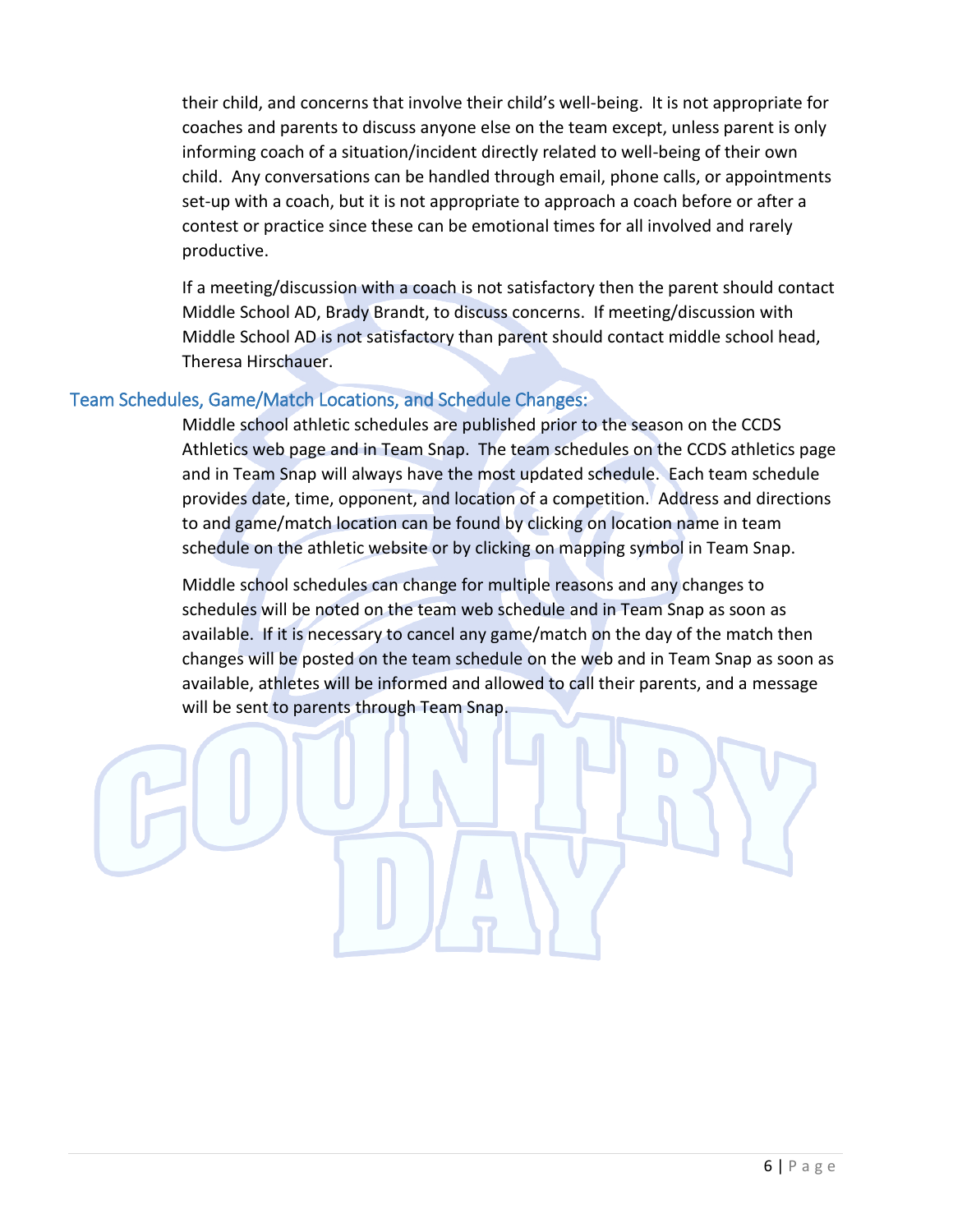#### <span id="page-8-0"></span>General Student Athlete Expectations:

- Athletics has similar expectations for attendance, preparation, participation, and effort as any CCDS academic class.
- Students are excused from their last academic class at 2:15 pm and are expected at the practice field or gyms by 2:20-2:25 depending on distance of practice space from locker room. Athletes should wear appropriate sports attire and have required equipment at every practice. Water bottles are highly recommended.
- No student should be missing practice for academic purposes unless cleared by coach or MS AD prior to practice.
- Missing practice requires a note describing an injury from a doctor or instructions from the CCDS nurse or trainer. Any students complaining of injury during practice will be sent to the trainer for evaluation.
- During all practices and competitions, student-athletes are expected to behave in accordance to the CCDS Code of Conduct and Athletic Code. Students should demonstrate the highest level of sportsmanship during interactions with coaches, teammates, opponents, and referees.
- Student Athletes are expected to care for all equipment and uniforms through the season. CCDS equipment and uniforms should be returned to the coach in a reasonable time frame after the final competition.
- Cleats should not be worn in the academic building.
- All student athletes should change for practice and games in the North Gym locker rooms and not in school bathrooms.
- Student are expected to bring their own snack and drink on game days.

Athletes who do not follow guidelines may receive consequences. Consequences can vary with each sport. Athletes may receive Loss of Break (recess) as a consequence in sports. Loss of playing time for a competition should be used only in extreme cases and approved by MS AD. Repeat issues will be reported to MS AD and home will be contacted.